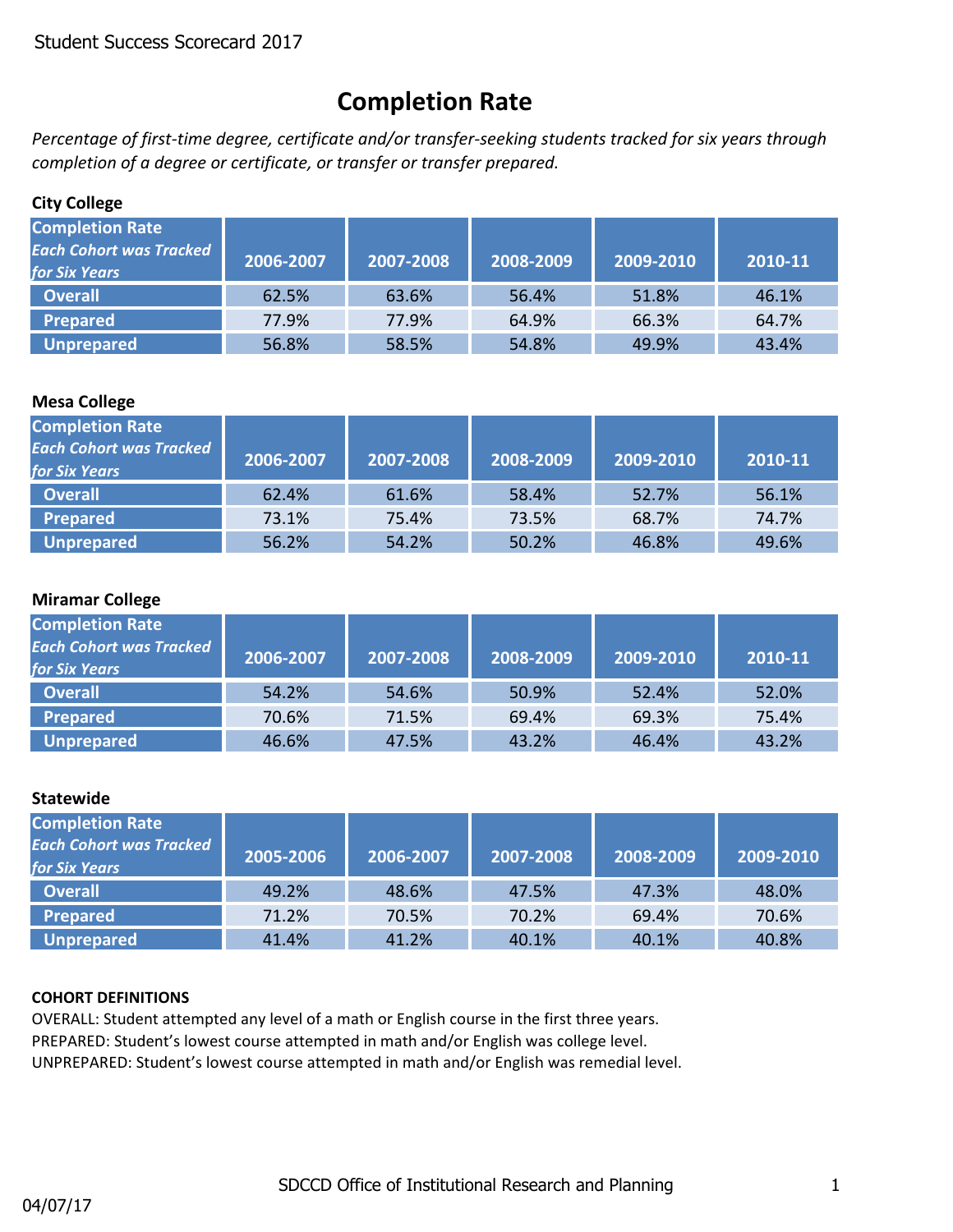## **30 Units Rate**

*Percentage of degree, certificate and/or transfer-seeking students tracked for six years who achieved at least 30 units.*

## **City College**

| <b>30 Units Rate</b>           |           |           |           |           |         |
|--------------------------------|-----------|-----------|-----------|-----------|---------|
| <b>Each Cohort was Tracked</b> | 2006-2007 | 2007-2008 | 2008-2009 | 2009-2010 | 2010-11 |
| <b>for Six Years</b>           |           |           |           |           |         |
| <b>Overall</b>                 | 49.3%     | 47.6%     | 49.5%     | 51.5%     | 56.3%   |
| <b>Prepared</b>                | 45.2%     | 44.0%     | 52.2%     | 62.3%     | 63.7%   |
| <b>Unprepared</b>              | 50.8%     | 48.9%     | 49.0%     | 50.1%     | 55.2%   |

## **Mesa College**

| <b>30 Units Rate</b><br><b>Each Cohort was Tracked</b><br><b>for Six Years</b> | 2006-2007 | 2007-2008 | 2008-2009 | 2009-2010 | 2010-11 |
|--------------------------------------------------------------------------------|-----------|-----------|-----------|-----------|---------|
| <b>Overall</b>                                                                 | 59.7%     | 58.6%     | 60.2%     | 63.1%     | 65.8%   |
| <b>Prepared</b>                                                                | 58.8%     | 53.4%     | 59.1%     | 59.0%     | 65.0%   |
| Unprepared                                                                     | 60.3%     | 61.4%     | 60.8%     | 64.6%     | 66.0%   |

#### **Miramar College**

| <b>30 Units Rate</b><br><b>Each Cohort was Tracked</b><br><b>for Six Years</b> | 2006-2007 | 2007-2008 | 2008-2009 | 2009-2010 | 2010-11 |
|--------------------------------------------------------------------------------|-----------|-----------|-----------|-----------|---------|
| <b>Overall</b>                                                                 | 67.7%     | 69.8%     | 69.1%     | 67.9%     | 69.2%   |
| Prepared                                                                       | 67.6%     | 70.1%     | 71.6%     | 73.0%     | 73.1%   |
| Unprepared                                                                     | 67.7%     | 69.7%     | 68.0%     | 66.2%     | 67.7%   |

#### **Statewide**

| <b>30 Units Rate</b><br><b>Each Cohort was Tracked</b><br><b>for Six Years</b> | 2006-2007 | 2007-2008 | 2008-2009 | 2009-2010 | 2010-11 |
|--------------------------------------------------------------------------------|-----------|-----------|-----------|-----------|---------|
| <b>Overall</b>                                                                 | 66.3%     | 66.5%     | 66.5%     | 67.5%     | 68.8%   |
| <b>Prepared</b>                                                                | 69.7%     | 70.2%     | 71.3%     | 73.1%     | 75.1%   |
| Unprepared                                                                     | 65.1%     | 65.3%     | 65.0%     | 65.7%     | 66.8%   |

#### **COHORT DEFINITIONS**

OVERALL: Student attempted any level of a math or English course in the first three years. PREPARED: Student's lowest course attempted in math and/or English was college level. UNPREPARED: Student's lowest course attempted in math and/or English was remedial level.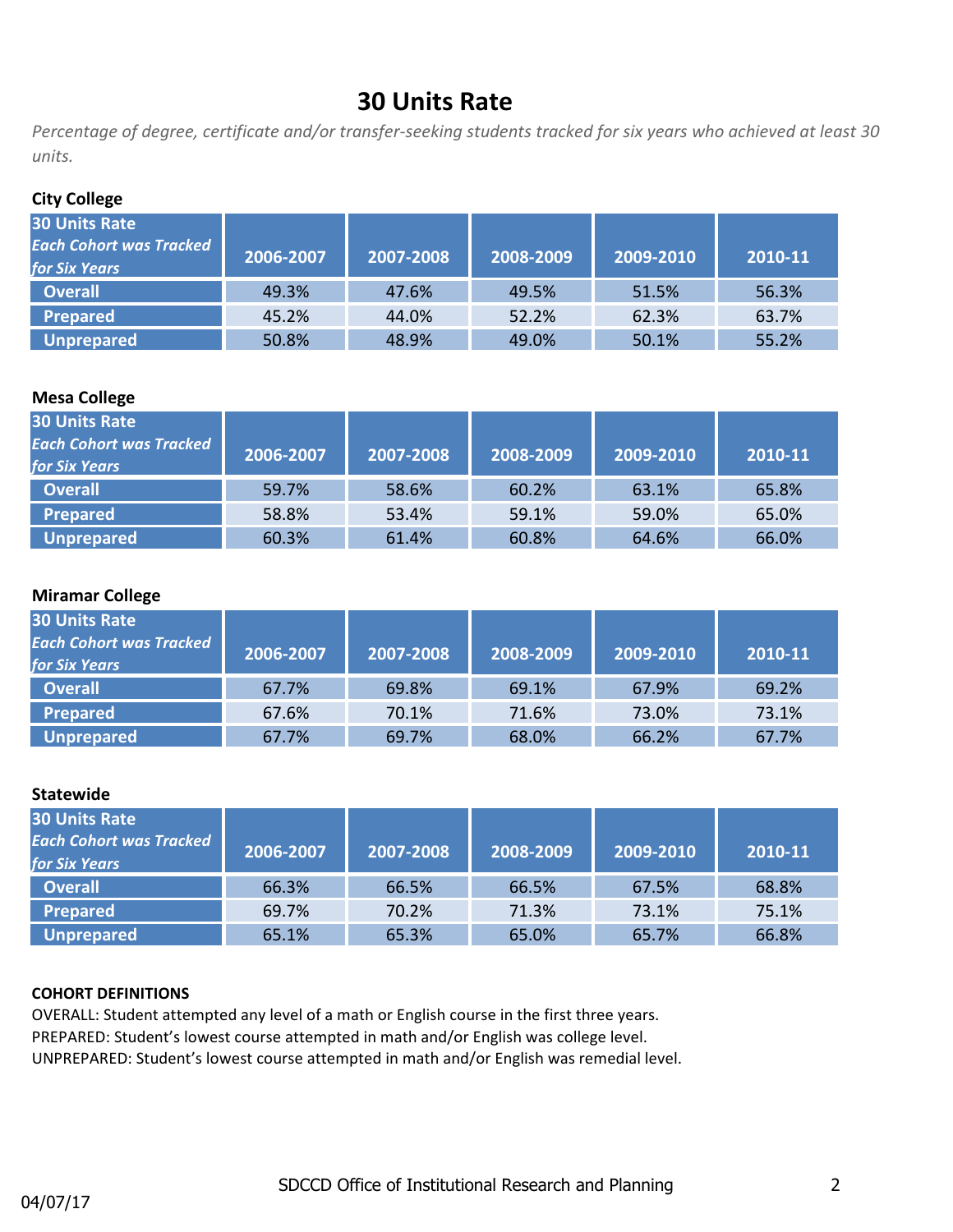## **Persistence Rate**

*Percentage of degree, certificate and/or transfer-seeking students tracked for six years who enrolled in the first three consecutive terms.*

## **City College**

| <b>Persistence Rate</b><br><b>Each Cohort was Tracked</b><br>for Six Years | 2006-2007 | 2007-2008 | 2008-2009 | 2009-2010 | 2010-11 |
|----------------------------------------------------------------------------|-----------|-----------|-----------|-----------|---------|
| <b>Overall</b>                                                             | 79.1%     | 76.9%     | 76.0%     | 71.0%     | 71.4%   |
| Prepared                                                                   | 82.1%     | 82.9%     | 72.5%     | 76.4%     | 76.2%   |
| <b>Unprepared</b>                                                          | 78.0%     | 74.8%     | 76.6%     | 70.3%     | 70.6%   |

## **Mesa College**

| Persistence Rate<br><b>Each Cohort was Tracked</b><br><b>for Six Years</b> | 2006-2007 | 2007-2008 | 2008-2009 | 2009-2010 | 2010-11 |
|----------------------------------------------------------------------------|-----------|-----------|-----------|-----------|---------|
| <b>Overall</b>                                                             | 77.6%     | 75.5%     | 75.9%     | 76.1%     | 78.5%   |
| <b>Prepared</b>                                                            | 80.6%     | 78.0%     | 76.2%     | 76.2%     | 79.9%   |
| <b>Unprepared</b>                                                          | 75.8%     | 74.1%     | 75.7%     | 76.0%     | 78.0%   |

## **Miramar College**

| <b>Persistence Rate</b><br><b>Each Cohort was Tracked</b><br><b>for Six Years</b> | 2006-2007 | 2007-2008 | 2008-2009 | 2009-2010 | 2010-11 |
|-----------------------------------------------------------------------------------|-----------|-----------|-----------|-----------|---------|
| <b>Overall</b>                                                                    | 71.4%     | 69.6%     | 74.1%     | 75.7%     | 77.4%   |
| Prepared                                                                          | 66.5%     | 73.3%     | 76.3%     | 74.0%     | 79.8%   |
| Unprepared                                                                        | 73.7%     | 68.0%     | 73.1%     | 76.3%     | 76.5%   |

## **Statewide**

| Persistence Rate<br><b>Each Cohort was Tracked</b><br><b>for Six Years</b> | 2006-2007 | 2007-2008 | 2008-2009 | 2009-2010 | 2010-11 |
|----------------------------------------------------------------------------|-----------|-----------|-----------|-----------|---------|
| <b>Overall</b>                                                             | 70.4%     | 70.5%     | 71.6%     | 73.2%     | 75.9%   |
| <b>Prepared</b>                                                            | 72.4%     | 72.0%     | 72.8%     | 74.7%     | 78.0%   |
| Unprepared                                                                 | 69.6%     | 70.0%     | 71.2%     | 72.7%     | 75.2%   |

## **COHORT DEFINITIONS**

OVERALL: Student attempted any level of a math or English course in the first three years. PREPARED: Student's lowest course attempted in math and/or English was college level. UNPREPARED: Student's lowest course attempted in math and/or English was remedial level.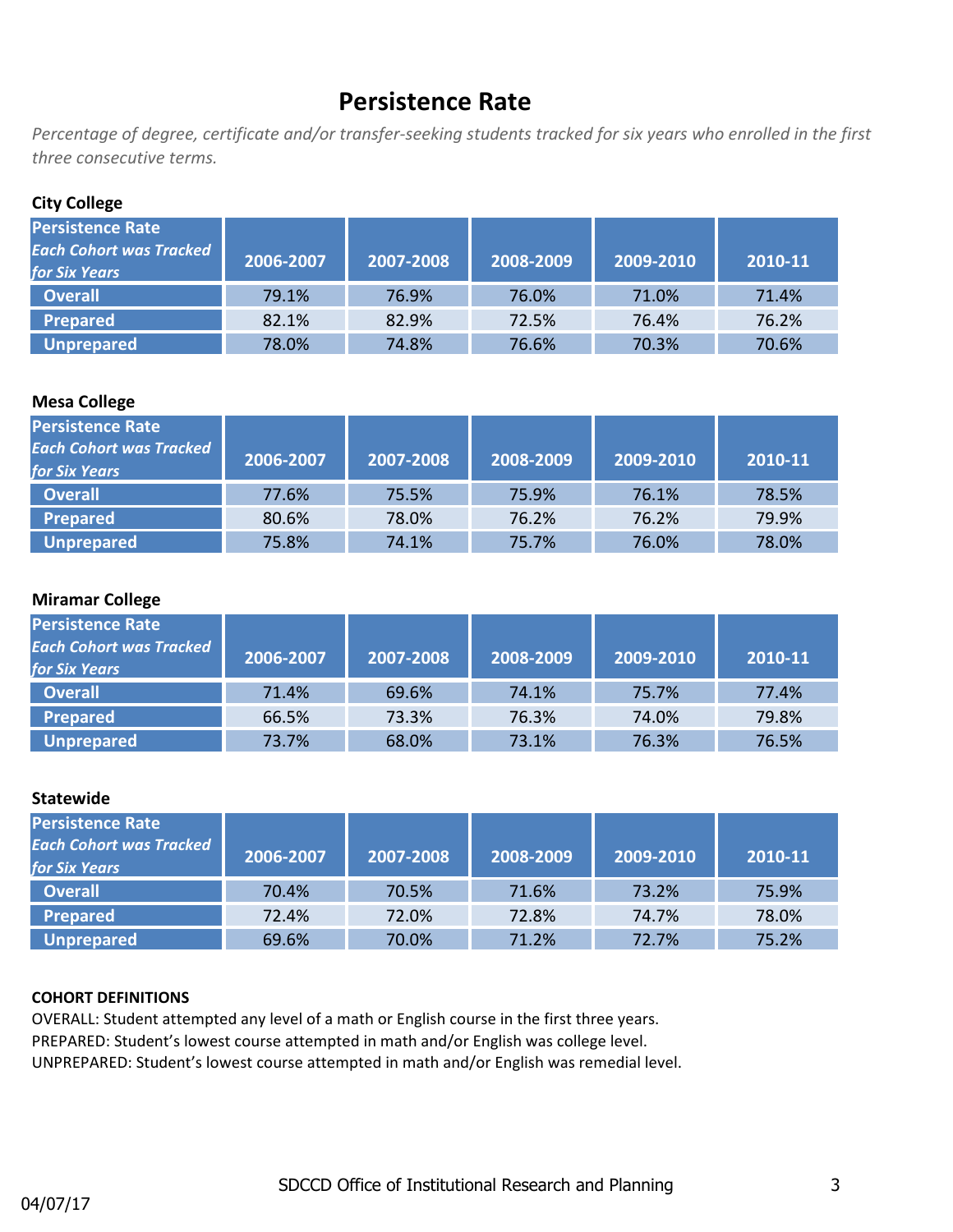## **Remedial Rate**

*Percentage of credit students tracked for six years who first enrolled in a course below transfer level in English, mathematics, and/or ESL and completed a college-level course in the same discipline.*

| <b>City College</b>                                                            |           |           |           |           |         |  |  |
|--------------------------------------------------------------------------------|-----------|-----------|-----------|-----------|---------|--|--|
| <b>Remedial Rate</b><br><b>Each Cohort was Tracked</b><br><b>for Six Years</b> | 2006-2007 | 2007-2008 | 2008-2009 | 2009-2010 | 2010-11 |  |  |
| <b>Math</b>                                                                    | 28.5%     | 28.7%     | 20.2%     | 21.5%     | 22.7%   |  |  |
| <b>English</b>                                                                 | 39.6%     | 38.7%     | 41.3%     | 43.4%     | 43.1%   |  |  |
| <b>ESL</b>                                                                     | 23.2%     | 23.7%     | 27.9%     | 24.6%     | 33.3%   |  |  |

## **Mesa College**

| <b>Remedial Rate</b><br><b>Each Cohort was Tracked</b><br><b>for Six Years</b> | 2006-2007 | 2007-2008 | 2008-2009 | 2009-2010 | 2010-11 |
|--------------------------------------------------------------------------------|-----------|-----------|-----------|-----------|---------|
| <b>Math</b>                                                                    | 33.8%     | 39.5%     | 32.2%     | 35.9%     | 37.5%   |
| <b>English</b>                                                                 | 47.3%     | 52.1%     | 49.9%     | 50.9%     | 53.3%   |
| <b>ESL</b>                                                                     | 32.1%     | 27.7%     | 26.6%     | 25.9%     | 30.4%   |

## **Miramar College**

| <b>Remedial Rate</b><br><b>Each Cohort was Tracked</b><br><b>for Six Years</b> | 2006-2007 | 2007-2008 | 2008-2009 | 2009-2010 | 2010-11 |
|--------------------------------------------------------------------------------|-----------|-----------|-----------|-----------|---------|
| <b>Math</b>                                                                    | 35.3%     | 38.1%     | 30.8%     | 33.9%     | 32.5%   |
| <b>English</b>                                                                 | 46.6%     | 46.0%     | 51.5%     | 49.7%     | 51.3%   |
| <b>ESL</b>                                                                     | 21.8%     | 25.4%     | 25.7%     | 22.3%     | 22.5%   |

| <b>Remedial Rate</b><br><b>Each Cohort was Tracked</b><br>for Six Years | 2006-2007 | 2007-2008 | 2008-2009 | 2009-2010 | 2010-11 |
|-------------------------------------------------------------------------|-----------|-----------|-----------|-----------|---------|
| <b>Math</b>                                                             | 29.9%     | 30.5%     | 30.9%     | 32.6%     | 34.2%   |
| <b>English</b>                                                          | 42.8%     | 43.5%     | 43.5%     | 45.5%     | 46.9%   |
| <b>ESL</b>                                                              | 26.2%     | 27.1%     | 28.4%     | 28.5%     | 30.5%   |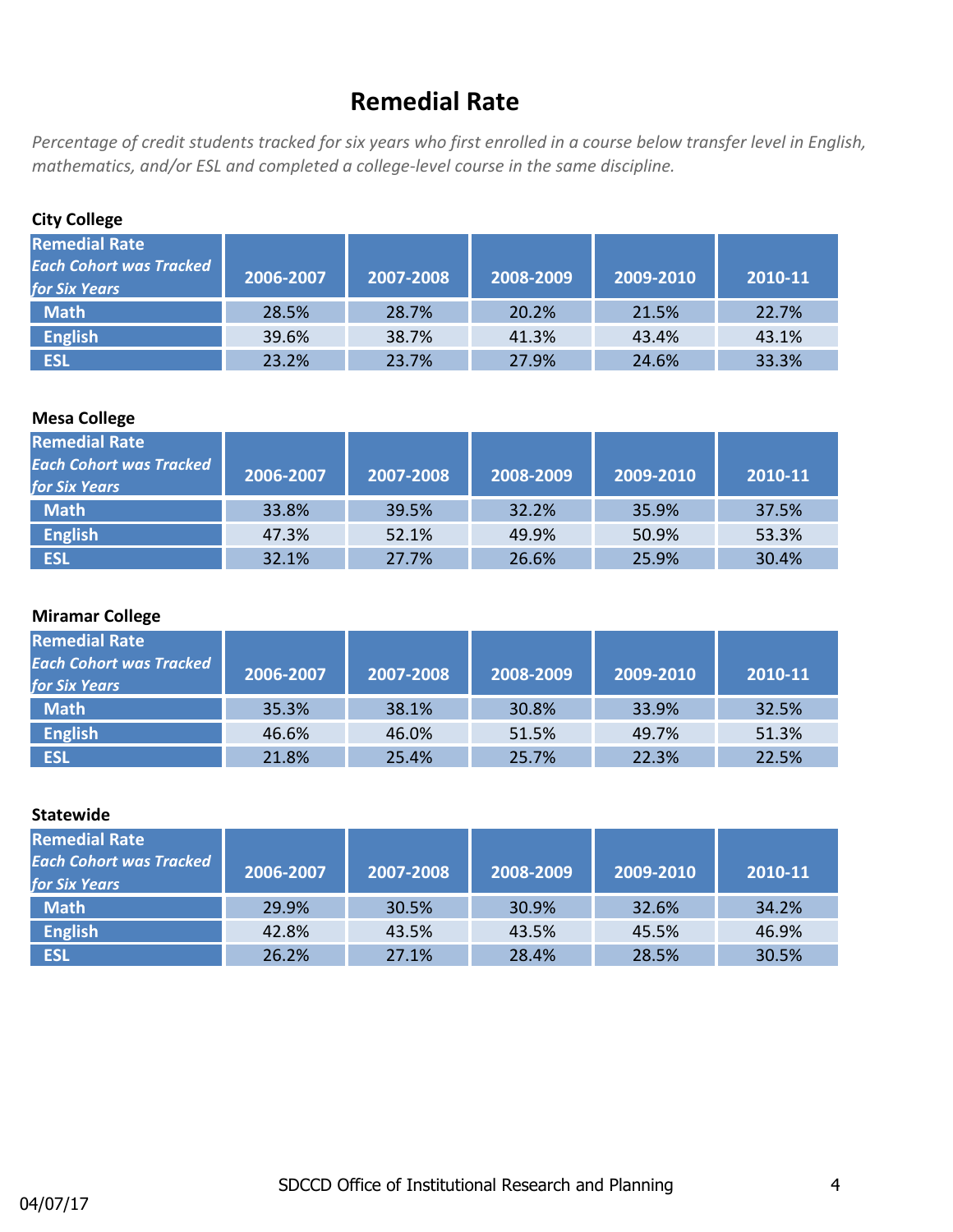## **Transfer Level Achievement Rate**

*The percent of first-time students who complete 6 units and attempt any math or English in their first year, and who complete a transfer-level course in math or English in their first or second year. The reported rate is a cumulative rate including year 1 and year 2 cohorts.*

## **City College**

| <b>Transfer Level</b>          |         |         |         |         |         |
|--------------------------------|---------|---------|---------|---------|---------|
| <b>Each Cohort was Tracked</b> | 2010-11 | 2011-12 | 2012-13 | 2013-14 | 2014-15 |
| <b>for Six Years</b>           |         |         |         |         |         |
| <b>Math</b>                    | 23.5%   | 22.4%   | 24.7%   | 26.6%   | 27.3%   |
| <b>English</b>                 | 42.8%   | 45.2%   | 48.6%   | 54.6%   | 58.7%   |

#### **Mesa College**

| <b>Transfer Level</b><br><b>Each Cohort was Tracked</b><br><b>for Six Years</b> | 2010-11 | 2011-12 | 2012-13 | 2013-14 | 2014-15 |
|---------------------------------------------------------------------------------|---------|---------|---------|---------|---------|
| <b>Math</b>                                                                     | 42.0%   | 45.1%   | 47.5%   | 44.3%   | 47.9%   |
| <b>English</b>                                                                  | 55.4%   | 49.6%   | 57.1%   | 60.7%   | 65.4%   |

#### **Miramar College**

| <b>Transfer Level</b><br><b>Each Cohort was Tracked</b><br><b>for Six Years</b> | 2010-11 | 2011-12 | 2012-13 | 2013-14 | 2014-15 |
|---------------------------------------------------------------------------------|---------|---------|---------|---------|---------|
| Math <sup>1</sup>                                                               | 47.3%   | 49.5%   | 52.3%   | 54.4%   | 56.4%   |
| <b>English</b>                                                                  | 57.1%   | 57.6%   | 55.6%   | 60.3%   | 64.3%   |

| <b>Transfer Level</b><br><b>Each Cohort was Tracked</b><br><b>for Six Years</b> | 2010-11 | 2011-12 | 2012-13 | 2013-14 | 2014-15 |
|---------------------------------------------------------------------------------|---------|---------|---------|---------|---------|
| <b>Math</b>                                                                     | 32.9%   | 33.5%   | 35.6%   | 36.4%   | 38.1%   |
| <b>English</b>                                                                  | 59.3%   | 60.7%   | 64.2%   | 66.2%   | 68.2%   |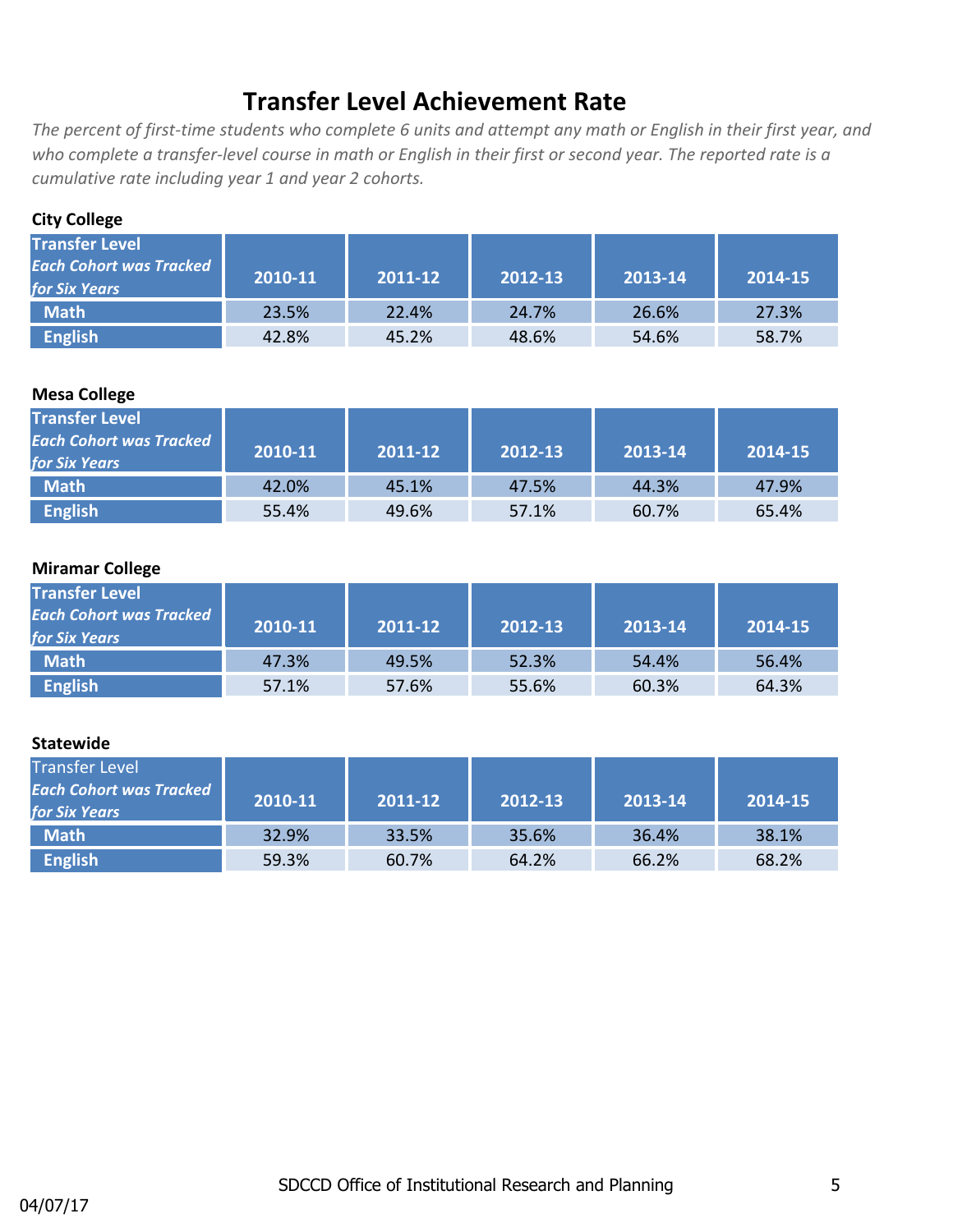## **Career Technical Education Rate**

*Percentage of students completing more than eight units in courses classified as career technical education (or apprenticeship ) in a single discipline for the first time tracked for six years who completed a degree, certificate, apprenticeship or transfer-related outcomes.*

## **City College**

| <b>Career Technical</b><br><b>Education Rate</b> |           |           |           |           |         |
|--------------------------------------------------|-----------|-----------|-----------|-----------|---------|
| <b>Each Cohort was Tracked</b>                   | 2006-2007 | 2007-2008 | 2008-2009 | 2009-2010 | 2010-11 |
| <b>for Six Years</b>                             | 53.3%     | 54.6%     | 51.3%     | 52.4%     | 51.7%   |

## **Mesa College**

| <b>Career Technical</b>        |           |           |           |           |         |
|--------------------------------|-----------|-----------|-----------|-----------|---------|
| <b>Education Rate</b>          |           |           |           |           |         |
| <b>Each Cohort was Tracked</b> | 2006-2007 | 2007-2008 | 2008-2009 | 2009-2010 | 2010-11 |
| <b>for Six Years</b>           | 59.5%     | 60.9%     | 55.6%     | 58.1%     | 57.5%   |

#### **Miramar College**

| <b>Career Technical</b>        |           |           |           |           |         |
|--------------------------------|-----------|-----------|-----------|-----------|---------|
| <b>Education Rate</b>          |           |           |           |           |         |
| <b>Each Cohort was Tracked</b> | 2006-2007 | 2007-2008 | 2008-2009 | 2009-2010 | 2010-11 |
| <b>for Six Years</b>           | 49.1%     | 45.4%     | 46.3%     | 51.9%     | 52.5%   |

| <b>Career Technical</b>        |           |           |           |           |         |
|--------------------------------|-----------|-----------|-----------|-----------|---------|
| <b>Education Rate</b>          |           |           |           |           |         |
| <b>Each Cohort was Tracked</b> | 2006-2007 | 2007-2008 | 2008-2009 | 2009-2010 | 2010-11 |
| <b>for Six Years</b>           | 51.3%     | 50.5%     | 50.1%     | 51.5%     | 53.9%   |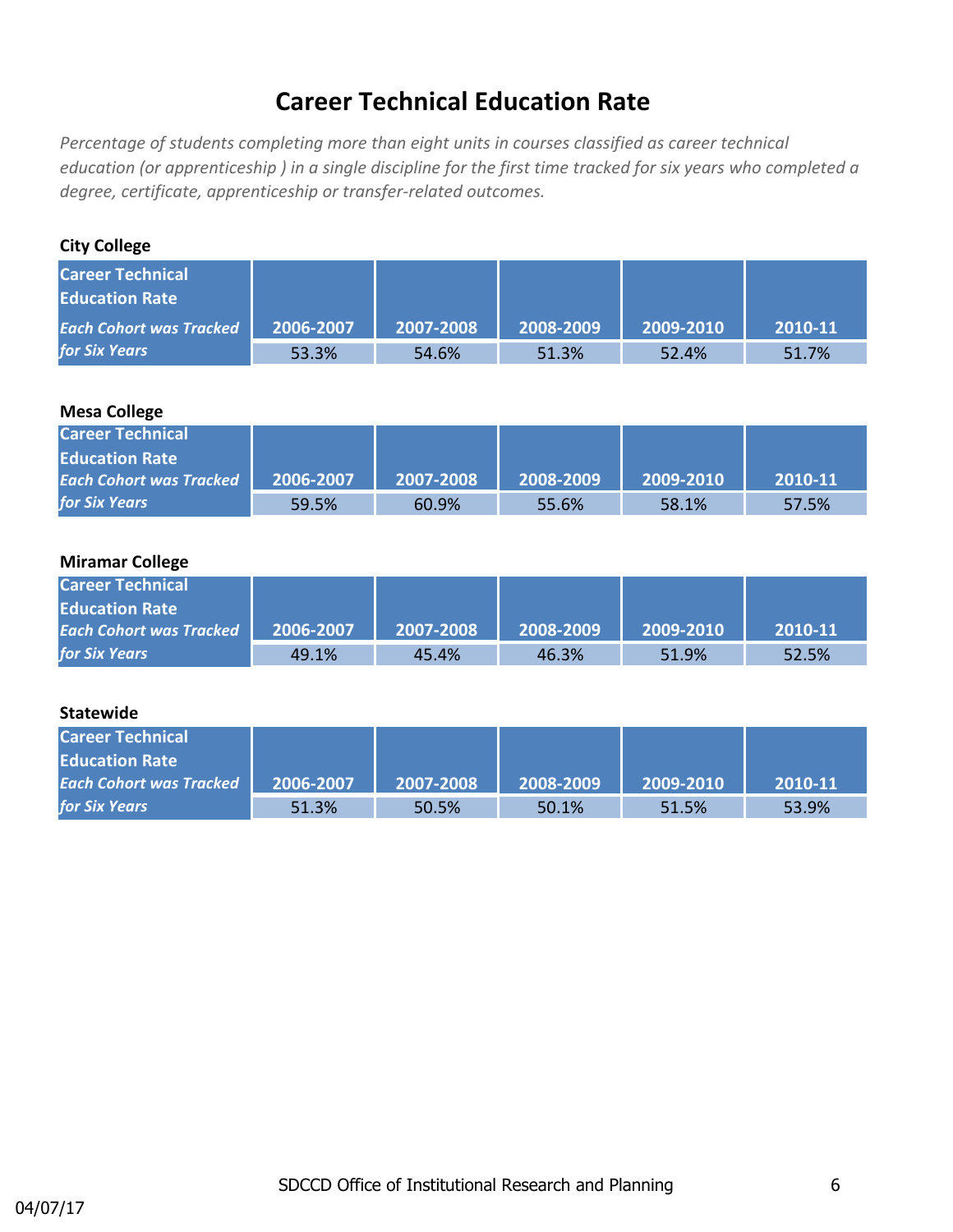# **Skills Builder**

*The median inflation adjusted wages before and after the year of enrollment for students who completed a SAM A, B, or C course of at least .5 units and passed all CTE coursework in a given academic year. These students were no longer enrolled anywhere in the system the following academic year and did not earn an award or transfer to a four year college this year of enrollment or the following year.* 

## **City College**

| <b>Skills Builder</b> |           |           |
|-----------------------|-----------|-----------|
|                       | 2012-2013 | 2013-2014 |
|                       | 18.8%     | 20.0%     |
|                       | $N = 806$ | $N = 631$ |
|                       |           |           |
| <b>Mesa College</b>   |           |           |
| <b>Skill Builder</b>  |           |           |
|                       | 2012-2013 | 2013-2014 |

## **Miramar College**

| <b>Skill Builder</b> |                      |             |
|----------------------|----------------------|-------------|
|                      | $2012 - 2013$        | 2013-2014   |
|                      | $6.7\%$ <sup>*</sup> | 15.8%       |
|                      | $N = 2.330$          | $N = 2.335$ |

\*Note; Miramar's percentage is relatively low due to the Administration of Justice in-service classes. SDCCD is working with the CCCCO to exclude these classes from this indicator.

N=1,087 N=845

| <b>Skill Builder</b> |              |           |
|----------------------|--------------|-----------|
|                      | 2012-2013    | 2013-2014 |
|                      | 13.6%        | 22.6%     |
|                      | $N = 86.360$ | N=81.262  |